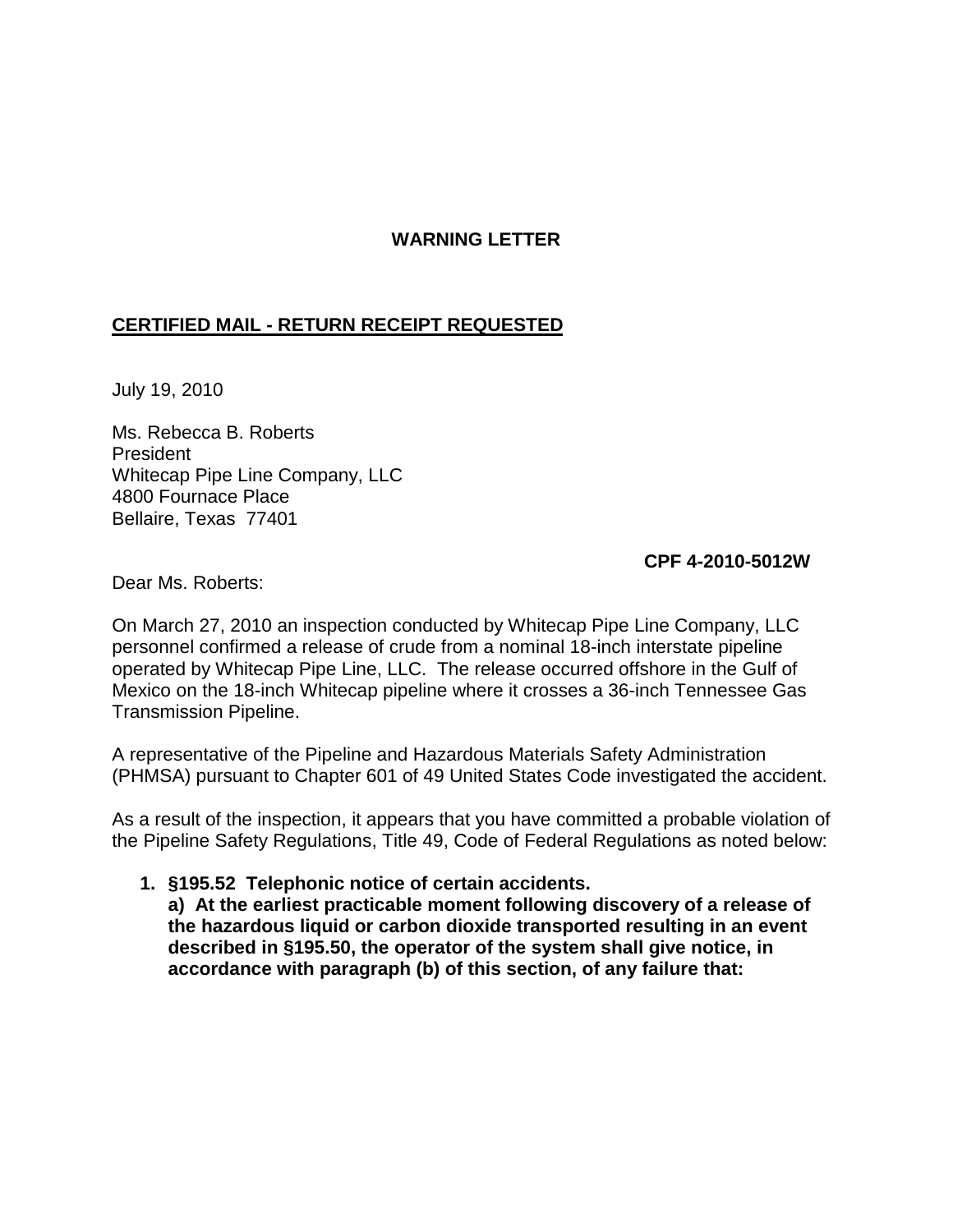- **(1) Caused a death or an injury requiring hospitalization;**
- **(2) Resulted in either a fire or explosion not intentionally set by the operator;**
- **(3) Caused estimated property damage, including cost of cleanup and recovery, value of Lost product, and damage to the property of the operator or others, or both, exceeding \$50,000;**
- **(4) Resulted in pollution of any stream, river, lake, reservoir, or other similar body of water that violated applicable water quality standards, caused a discoloration of the surface of the water or adjoining shoreline, or deposited a sludge or emulsion beneath the surface of the water or upon adjoining shorelines; or**
- **(5) In the judgment of the operator was significant even though it did not meet the criteria of any other paragraph of this section.**
- **(b) Reports made under paragraph (a) of this section are made by telephone to 800-424-8802 (in Washington, D.C. 20590-0001, (202) 372- 2428,) and must include the following information:**
	- **(1) Name and address of the operator.**
	- **(2) Name and telephone number of the reporter.**
	- **(3) The location of the failure.**
	- **(4) The time of the failure.**
	- **(5) The fatalities and personal injuries, if any.**
	- **(6) All other significant facts known by the operator that are relevant to the cause of the failure or extent of the damages.**

Whitecap Pipeline did not make the proper telephonic notification to the NRC. In an email to PHMSA it was reported by Whitecap personnel that the accident had been reported to the NRC and that the report number was NRC # 934989. PHMSA reviewed this NRC report and learned that the report had not been submitted by Whitecap personnel but by personnel from Petroleum Helicopters, Inc.

PHMSA also reviewed the DOT Form 7000-1 submitted by Whitecap. In this submittal, Whitecap stated that the accident had been reported to the NRC and the report was identified by a different reference number as NRC report # 935149. PHMSA reviewed this NRC report and learned that it had been submitted by McMoran Oil and Gas.

PHMSA is unaware of and Whitecap has not made it known that there is a contractual agreement between Whitecap and either Petroleum Helicopters or McMoran Oil for making such NRC reports. Whitecap failed to make the proper notification to the NRC for their release on March 27, 2010.

Under 49 United States Code, § 60122, you are subject to a civil penalty not to exceed \$100,000 for each violation for each day the violation persists up to a maximum of \$1,000,000 for any related series of violations. We have reviewed the circumstances and supporting documents involved in this case, and have decided not to conduct